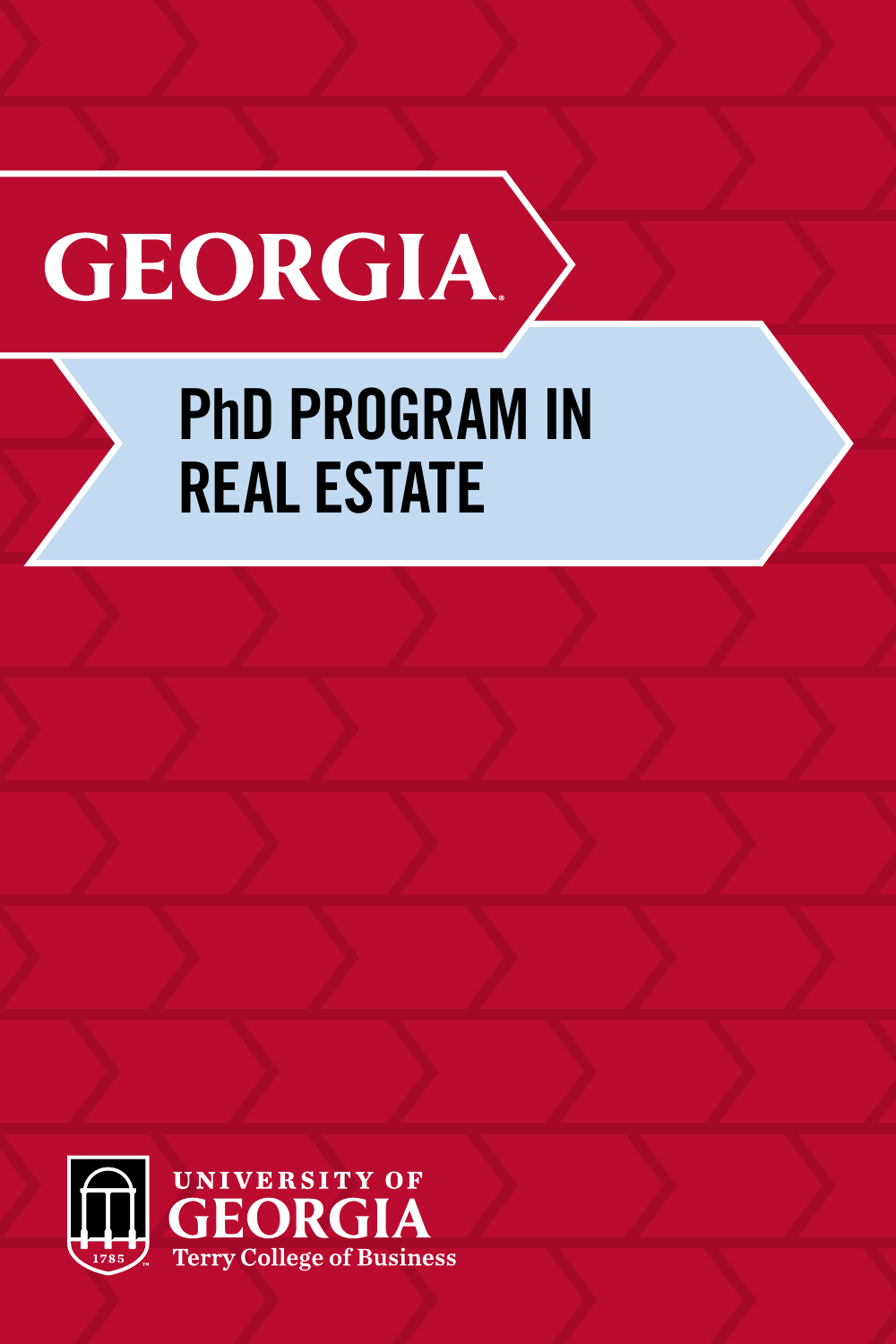

### TOP-TIER TRAINING

Located at the University of Georgia in beautiful, vibrant Athens, the PhD Program in Real Estate at the Terry College of Business prepares students for a rewarding career. Recent graduates have earned research and teaching positions at Texas Tech University, San Diego State University and UNC-Charlotte, as well as positions at Fannie Mae and SAS, among other companies.

Our PhD program emphasizes intensive training in real estate, economics, quantitative methods and finance, with the goal of producing research-minded graduates, while providing a comprehensive academic experience. In addition, students are encouraged to supplement their studies with courses from other Terry College programs.

The program typically takes five years to complete. Students focus on coursework the first three years before turning their attention to their dissertation in year four and the job market in year five. This structure gives students the time and tools needed to land positions at top firms and research universities.

#### THE CLASSIC CITY

Whether you'd rather explore the State Botanical Garden of Georgia or catch a concert at a local venue, Athens has something for everyone. Steps from Terry's state-of-the-art Business Learning Community, Downtown Athens is packed with unique galleries, shops and restaurants. Plus, there's nothing quite like being "Between the Hedges" for a Georgia football game. There's a reason Athens continues to be named one of the best college towns in the country.

### FACULTY EXCELLENCE

Students in the PhD Program in Real Estate work closely with our esteemed and experienced faculty, who are deeply committed to their success.

- One of the premier academic journals in real estate, *The Journal of Real Estate Finance and Economics*, has been housed at Terry since its inception.
- Faculty includes current and former editors of the **top academic** real estate journals, as well as board members of the American Real Estate and Urban Economics Association.
- Our faculty consistently rank in the top ten in publishing in the premier real estate journals and one faculty ranks as the sixthmost cited real estate researcher in the U.S.

#### REAL ESTATE PROGRAM FACULTY

James Conklin *Associate Professor and Graduate Coordinator*

James B. Kau *C. Herman & Mary Virginia Terry Distinguished Chair of Business Administration, Emeritus*

Henry J. Munneke *Associate Dean for Undergraduate Programs and Roy Adams Dorsey Distinguished Chair in Real Estate*

Darren K. Hayunga *Associate Professor*

Richard Martin *Associate Professor*

Ruchi Singh *Assistant Professor*